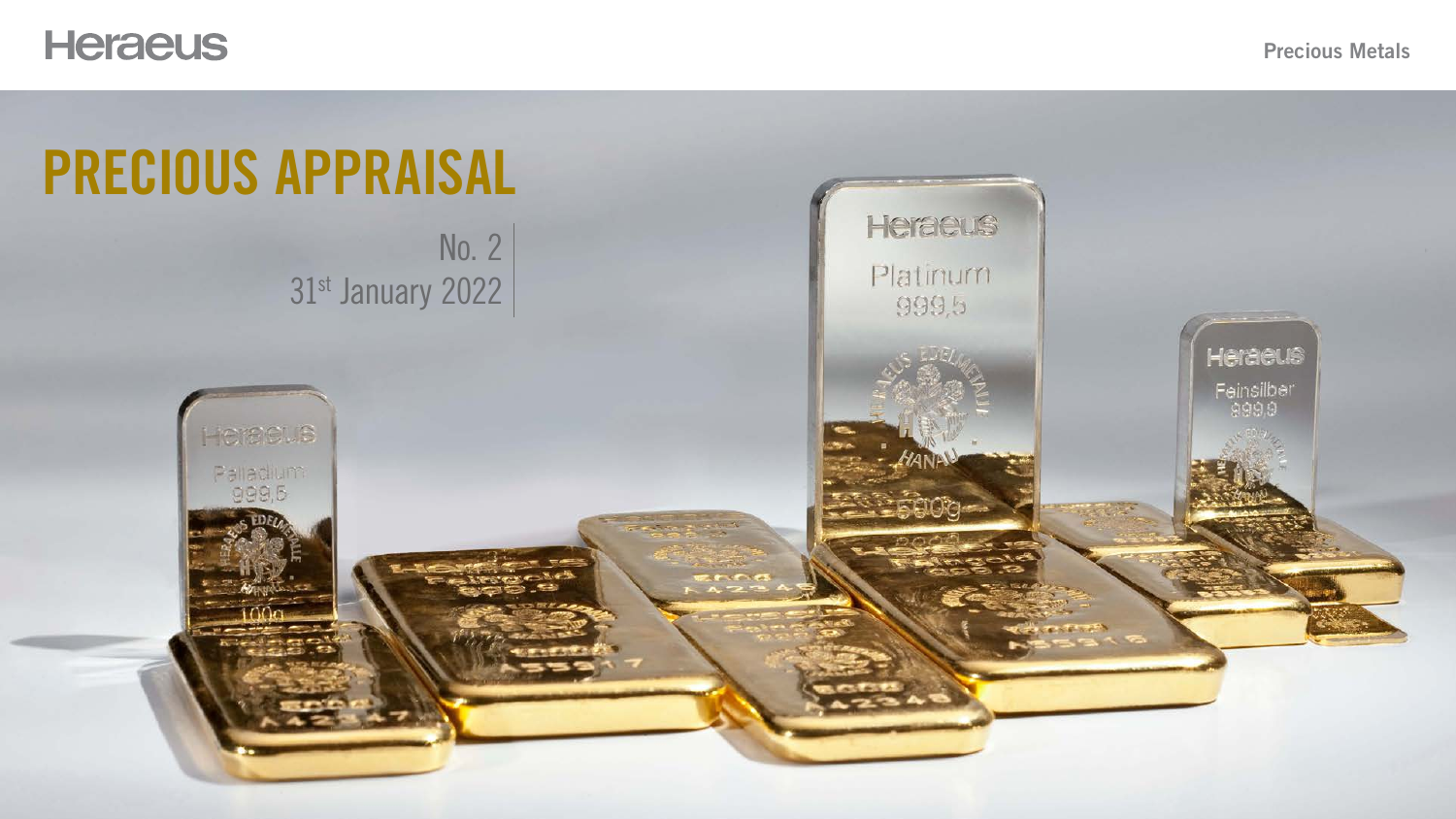The rand could be about to strengthen against the US dollar. The rand reached its weakest level against the US dollar in the initial market reaction to the pandemic (19.1:US\$). At that point, the speculative FX futures positions were net short the rand. The rand then proceeded to strengthen until mid-2021. With the rand weakening in the second half of 2021, the speculative FX futures positions again became net short, but have just moved to net long. This could signal the end of the trend of rand weakness.

A stronger rand versus the dollar should support a higher platinum price.

The rand exchange rate and the price of platinum have a strong inverse relationship.

> More than just the rand could move in platinum's favour. The platinum market may be oversupplied but the surplus is starting to shrink as the auto sector recovers and there is an expansion in the use of gasoline autocatalysts that contain some platinum, as some substitution of platinum for palladium is occurring. A rising oil price is contributing to inflation as constrained supply meets improving demand as the world moves beyond the worst of Covid-19, which also bodes well for platinum (see chart on p4). With inflation remaining a concern, investors may look to real assets as a hedge and that could benefit platinum as well as gold. Platinum priced at around \$1,000/ oz is still cheap compared to gold and palladium, so there could be upside from current levels.

- 01 MARKET SPOTLIGHT
- 02 [GOLD](#page-2-0)
- 03 [SILVER](#page-3-0)
- 04 [PLATINUM](#page-4-0)
- 05 [PALLADIUM](#page-5-0)
- 06 [RHODIUM, RUTHENIUM, IRIDIUM](#page-6-0)
- 07 [TRENDS AND INVESTMENTS](#page-7-0)
- 08 [ABOUT HERAEUS](#page-8-0)

### <span id="page-1-0"></span>PRECIOUS APPRAISAL

31<sup>st</sup> January 2022

## MARKET SPOTLIGHT Rand strength could help lift the platinum price



Source: SFA (Oxford), Bloomberg

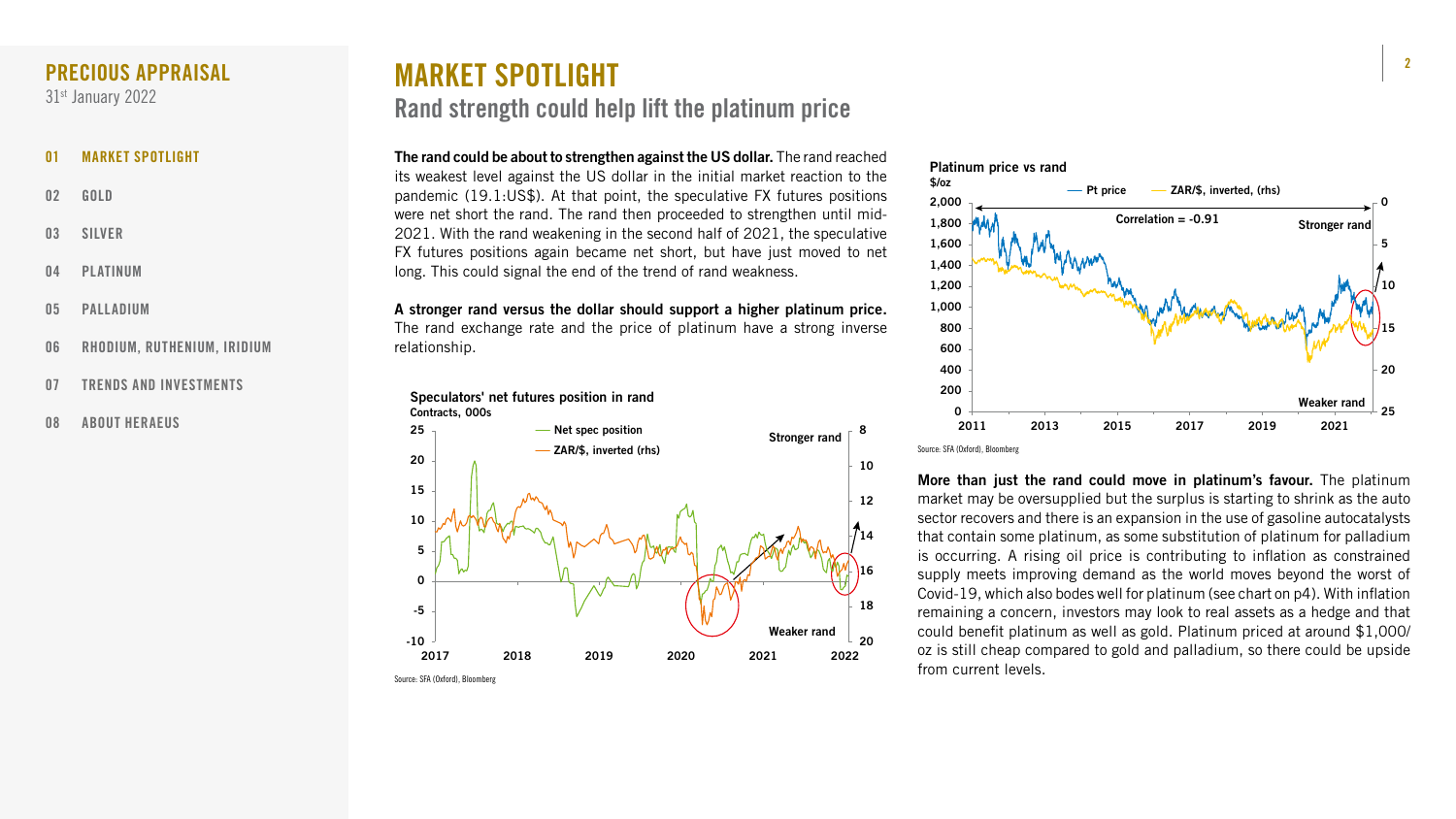





## PRECIOUS METALS REVIEW Gold

rates where they are (at close to zero) but indicated its readiness to raise them at the next meeting in March 2022. Despite this being expected, gold sold off as the dollar rallied and bond yields rose. The market is pricing in four rate hikes this year, which could dampen investment demand for gold, but there is plenty to support the price in the shape of the Ukraine crisis, rising consumer inflation and volatile equity markets.

| 79 | Au J  |              |                      |             |             |            |             |
|----|-------|--------------|----------------------|-------------|-------------|------------|-------------|
|    |       | <b>CLOSE</b> | <b>WEEKLY CHANGE</b> | <b>HIGH</b> | <b>DATE</b> | <b>LOW</b> | <b>DATE</b> |
|    | \$/oz | ,786         | $-2.68%$             | 1,854       | 25/01/2022  | 1,780      | 28/01/2022  |
|    | E/oz  | ,600         | $-1.08%$             | 1,643       | 25/01/2022  | 1,596      | 28/01/2022  |

Investors in gold are returning to the market. SPDR Gold Shares, the largest bullion-backed exchange-traded fund, recorded its biggest rise in dollar terms since it was introduced in 2004. Worth \$1.63 billion, in tonnage terms Friday 21st's net inflow was 27.6 tons, reversing the major decline of 2021, a year when gold prices traded broadly sideways. At its meeting last week, the US Federal Reserve decided to keep US interest

- [01](#page-1-0) [MARKET SPOTLIGHT](#page-1-0)
- 02 GOLD
- 03 [SILVER](#page-3-0)
- 04 [PLATINUM](#page-4-0)
- 05 [PALLADIUM](#page-5-0)
- 06 [RHODIUM, RUTHENIUM, IRIDIUM](#page-6-0)
- 07 [TRENDS AND INVESTMENTS](#page-7-0)
- 08 [ABOUT HERAEUS](#page-8-0)

### <span id="page-2-0"></span>PRECIOUS APPRAISAL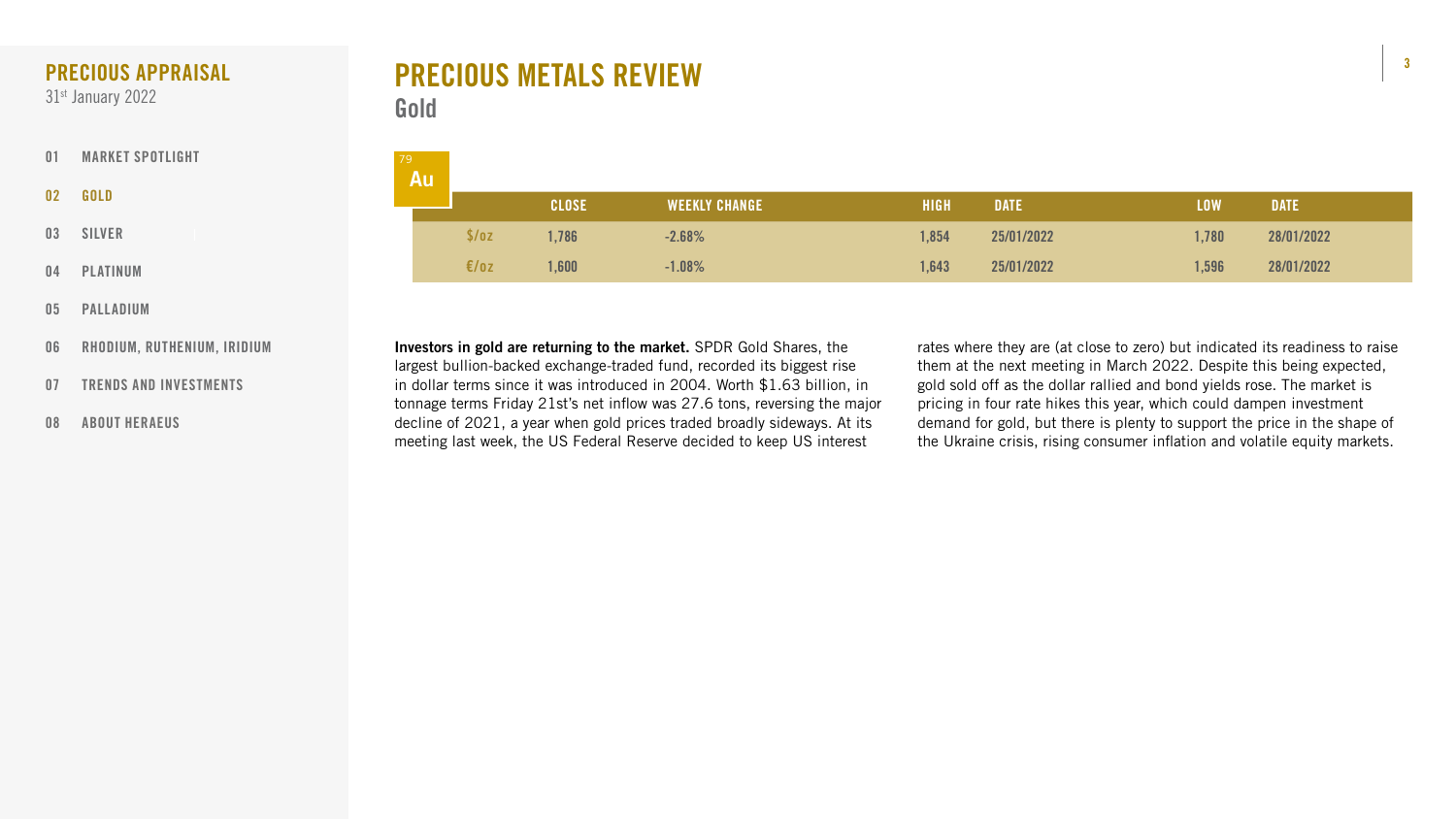





| 47 | Ag |       |              |                      |             |             |            |             |
|----|----|-------|--------------|----------------------|-------------|-------------|------------|-------------|
|    |    |       | <b>CLOSE</b> | <b>WEEKLY CHANGE</b> | <b>HIGH</b> | <b>DATE</b> | <b>LOW</b> | <b>DATE</b> |
|    |    | \$/oz | 22.26        | $-8.61%$             | 24.27       | 24/01/2022  | 22.15      | 28/01/2022  |
|    |    | E/OZ  | 19.95        | $-7.07\%$            | 21.44       | 24/01/2022  | 19.85      | 28/01/2022  |

## PRECIOUS METALS REVIEW Silver

The silver price fell following the Fed meeting, but the price was already showing some weakness ahead of the meeting, unlike gold whose price had held up. Perhaps it is a case of 'sell the rumour, buy the fact', and when the Fed actually raises rates, the pressure might come off silver.

Covid is impacting some silver mining in Mexico. Fresnillo, the world's largest primary silver producer, has already reduced its production guidance for 2022, owing to a combination of changing labour laws and increasing Covid cases reducing worker availability. The company now expects between 50.5 moz and 56.5 moz will be produced this year (inc. Silverstream). Last year, production was 53.1 moz (inc. Silverstream), slightly below guidance. Mexico is the largest producer of silver with output of 178 moz in 2020.

- [01](#page-1-0) [MARKET SPOTLIGHT](#page-1-0)
- 02 [GOLD](#page-2-0)
- 03 SILVER
- 04 [PLATINUM](#page-4-0)
- 05 [PALLADIUM](#page-5-0)
- 06 [RHODIUM, RUTHENIUM, IRIDIUM](#page-6-0)
- 07 [TRENDS AND INVESTMENTS](#page-7-0)
- 08 [ABOUT HERAEUS](#page-8-0)

### <span id="page-3-0"></span>PRECIOUS APPRAISAL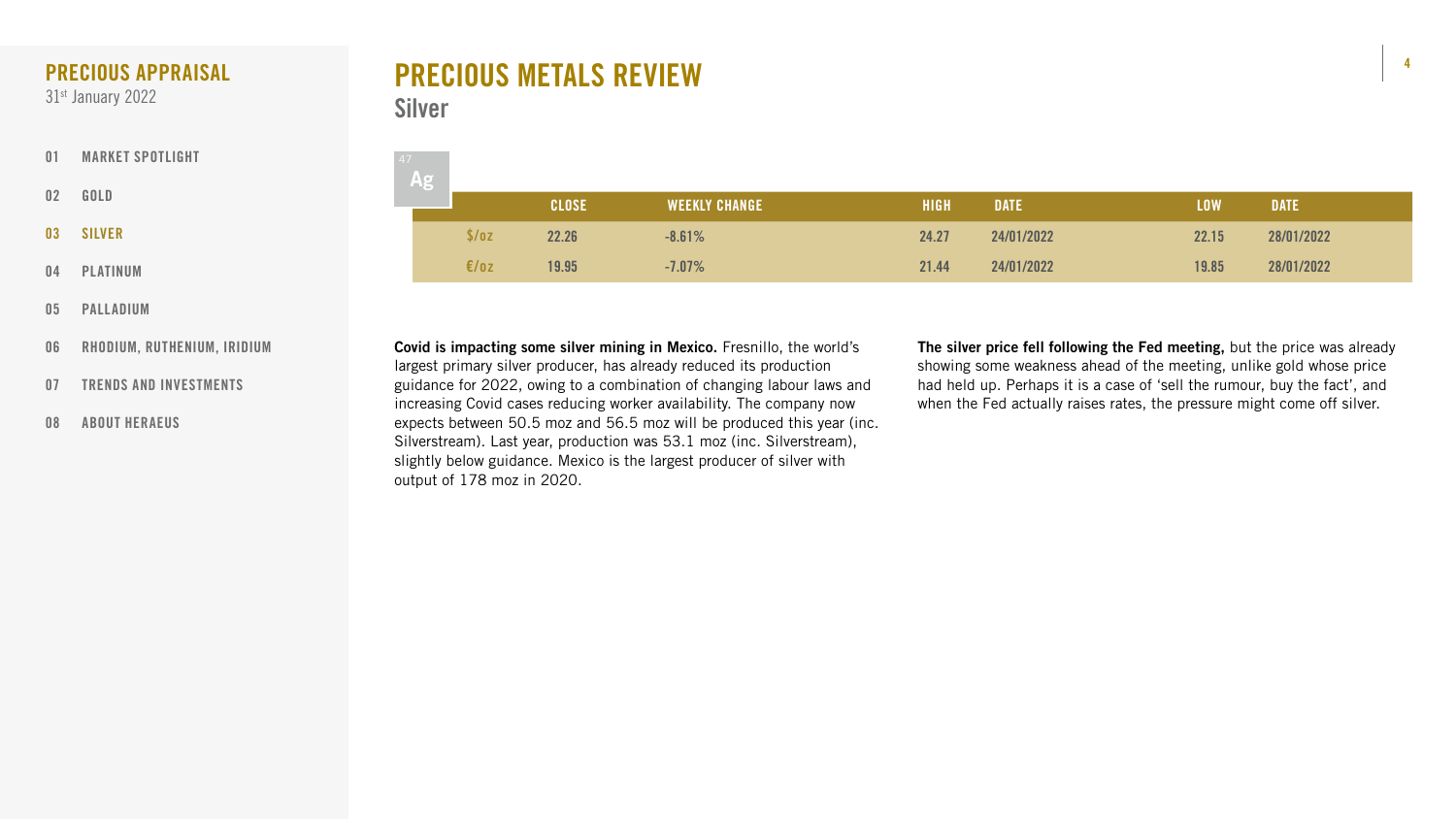





| 78 | <b>Pt</b> |       |              |                      |             |             |            |             |
|----|-----------|-------|--------------|----------------------|-------------|-------------|------------|-------------|
|    |           |       | <b>CLOSE</b> | <b>WEEKLY CHANGE</b> | <b>HIGH</b> | <b>DATE</b> | <b>LOW</b> | <b>DATE</b> |
|    |           | \$/oz | ,008         | $-3.32%$             | 1,066       | 26/01/2022  | 994        | 28/01/2022  |
|    |           | €/oz  | 903          | $-1.82%$             | 944         | 26/01/2022  | 891        | 24/01/2022  |

## PRECIOUS METALS REVIEW Platinum

moz, double the total in 2020 (when South African mining was badly affected by the Covid-19 pandemic). Sales of platinum in 2021 rose by 98% to 2.37 moz. Refined output was boosted by the processing of smelter matte which had built up due to outages at Anglo's converter plants during 2020. It was expected that Anglo would process half of its backlog in 2021 and the rest in 2022, equivalent to around 115 koz of platinum each year. It is now estimated to have just 80 koz of extra platinum left to refine in 2022 and, as a result, the company's refined production this year will revert to around 2.0 moz.

Investor sentiment towards platinum seems firm at present. ETF holdings worldwide are up 45 koz so far in January to 3.64 moz and speculative long positions in platinum on NYMEX reached 646 koz last week, up from a low of 386 koz in mid-December 2021. In 2021, the US Mint reported sales of American Eagle platinum coins of 75 koz, up by 34% from the 2020 total of 56 koz and up by 87.5% on the 2019 figure of 40 koz.

Total South African output of platinum is expected to be flat year-onyear at 4.5 moz this year. Anglo Platinum reported full-year production of platinum from both its own mines and purchases of concentrate, at 2.4

- [01](#page-1-0) [MARKET SPOTLIGHT](#page-1-0)
- 02 [GOLD](#page-2-0)
- 03 [SILVER](#page-3-0)
- 04 PLATINUM
- 05 [PALLADIUM](#page-5-0)
- 06 [RHODIUM, RUTHENIUM, IRIDIUM](#page-6-0)
- 07 [TRENDS AND INVESTMENTS](#page-7-0)
- 08 [ABOUT HERAEUS](#page-8-0)

### <span id="page-4-0"></span>PRECIOUS APPRAISAL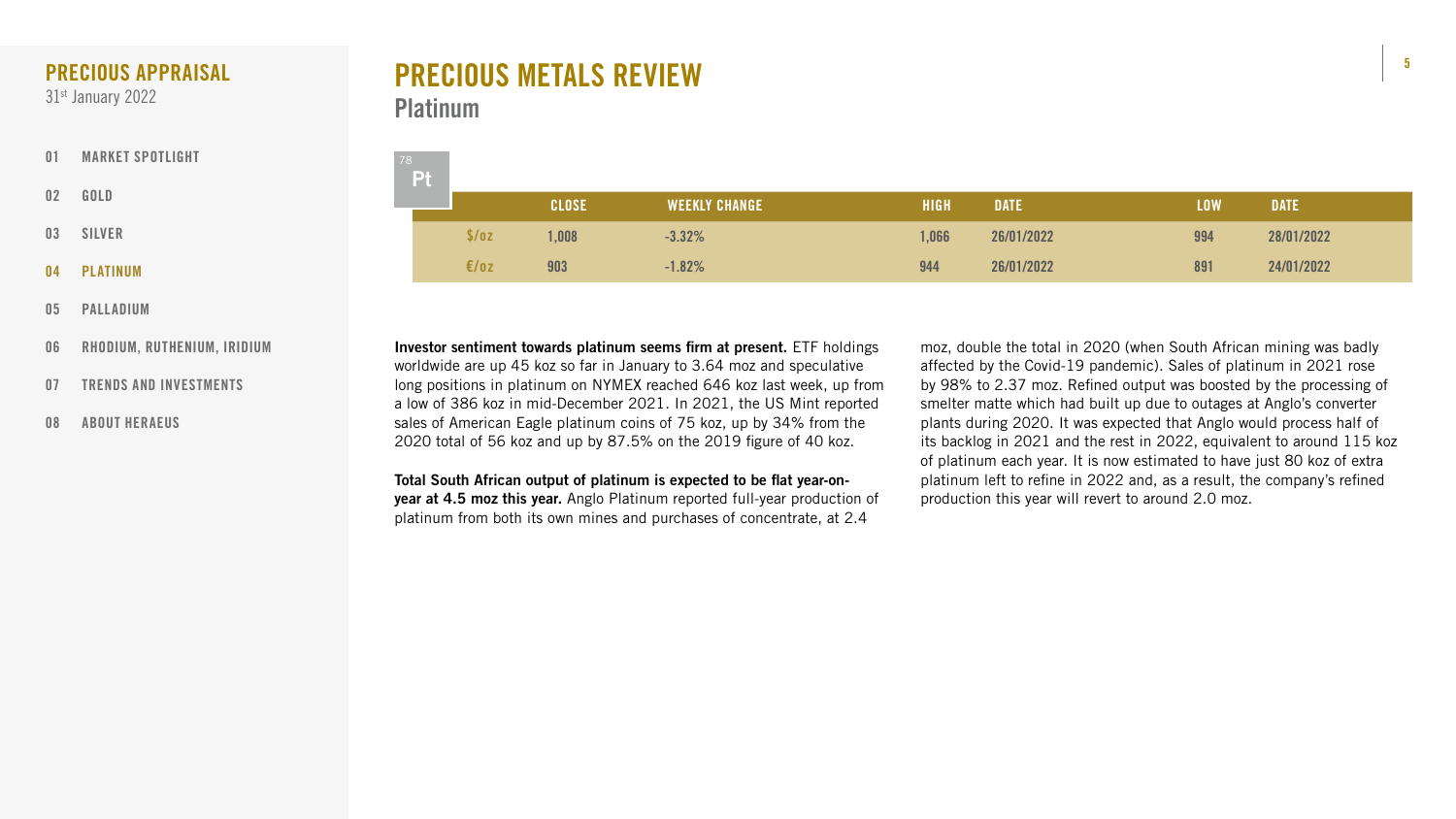





| 46 | Pd |       |              |                      |             |             |            |             |
|----|----|-------|--------------|----------------------|-------------|-------------|------------|-------------|
|    |    |       | <b>CLOSE</b> | <b>WEEKLY CHANGE</b> | <b>HIGH</b> | <b>DATE</b> | <b>LOW</b> | <b>DATE</b> |
|    |    | \$/oz | 2,375        | 12.26%               | 2,395       | 27/01/2022  | 2,103      | 24/01/2022  |
|    |    | E/oz  | 2,126        | 14.00%               | 2,148       | 27/01/2022  | 1,859      | 24/01/2022  |

A feasibility study released in March 2021 estimated that a mine could start production in the second half of 2023 and supply an average of 146 koz of palladium and 36 million lbs of copper per year over a 13 year mine life, at a cash cost of US\$687 per palladium-equivalent ounce. Marathon has been a known palladium resource for over 60 years but was never brought into production owing to inadequate metals prices. Now, with the elevated value of palladium and the increasing global need for copper in the future low carbon economy, its time may finally have come.

#### Nornickel's 2021 palladium production was much higher than expected,

which increases last year's market surplus. After being beset by output problems in the early part of last year due to flooding at two of its mines and a concentrator accident, Nornickel's affected sites were restored to full production by December, leading to a strong output of PGMs in the fourth quarter. Although palladium production for the year at 2,616 koz was down by 7% compared to 2020, the total was over 200 koz higher than the company's upper production target. Nornickel typically exceeds its production guidance, which for 2022 has been given as between 2,451 koz and 2,708 koz. With higher automotive demand anticipated this year, the market is expected to be closer to balance.

Tensions over Ukraine have lifted the palladium price. The palladium price has risen by 25% in the last fortnight to its highest level in four months and lease rates have jumped as tension mounts between Russia and the West over Ukraine. The metal has moved rapidly into backwardation, signalling tighter availability. Traders may be concerned that supplies could be disrupted in the event of an outbreak of hostilities and punitive sanctions being imposed on Russia by the US and Europe as a result. The crisis has found futures speculators heavily short, with short positions on NYMEX at their highest since 2018. The inclusion of palladium supplies in a new sanctions' regime seems unlikely because Western sanctions on Russia have not previously targeted Nornickel or PGMs. For the moment, the Ukraine crisis has captured the market's attention rather than the downbeat short-term outlook for palladium demand arising from the global shortage of semiconductor chips which is still impacting car manufacturing – Toyota has reduced its February production level. Palladium's price rally may therefore be temporary.

The Marathon Project in Canada may finally be developed. Canada's Generation Mining has a 100% interest in the Marathon Project, an undeveloped palladium-copper mineral deposit in north-western Ontario.

## PRECIOUS METALS REVIEW Palladium

- [01](#page-1-0) [MARKET SPOTLIGHT](#page-1-0)
- 02 [GOLD](#page-2-0)
- 03 [SILVER](#page-3-0)
- 04 [PLATINUM](#page-4-0)
- 05 PALLADIUM
- 06 [RHODIUM, RUTHENIUM, IRIDIUM](#page-6-0)
- 07 [TRENDS AND INVESTMENTS](#page-7-0)
- 08 [ABOUT HERAEUS](#page-8-0)

### <span id="page-5-0"></span>PRECIOUS APPRAISAL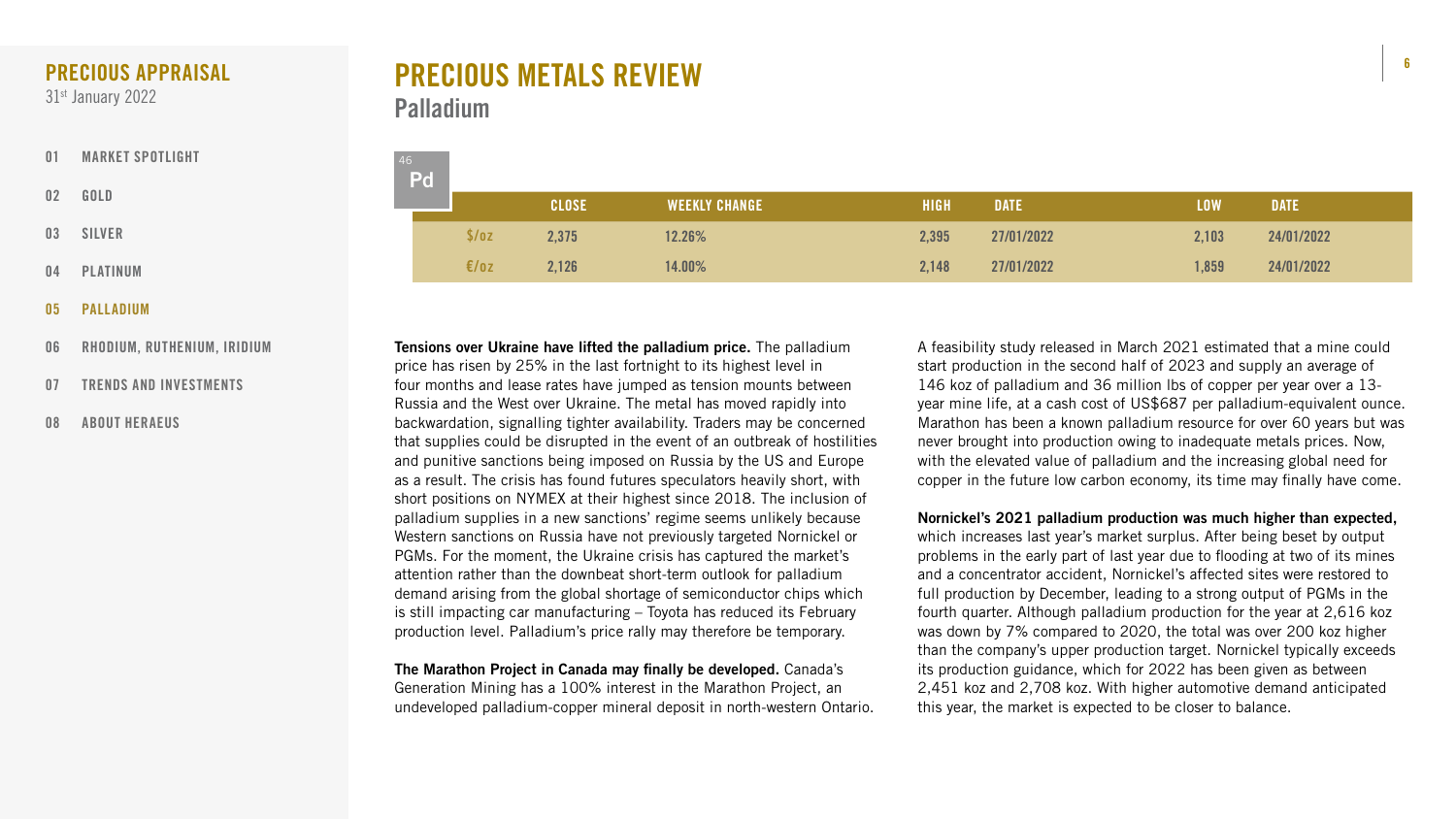

| <b>RHODIUM</b> | RUTHENIUM | <b>IRIDIUM</b> |
|----------------|-----------|----------------|
| $$18,300$ /oz  | \$575/oz  | $$4,150$ /oz   |
| $$18,050$ /oz  | \$575/oz  | $$4,150$ /oz   |

## PRECIOUS METALS REVIEW Rhodium, Ruthenium, Iridium

A few thousand ounces of iridium a year are used in PEM electrolysers at present, constituting a small percentage of total annual iridium demand. The IRENA report says that in order to limit the increase in global temperature to 1.5°C by 2050, some 5,000 GW of hydrogen electrolyser capacity is needed, up from just 0.3 GW today. Thrifting the levels of iridium in PEM electrolysers will certainly be necessary. However, the PGM industry can demonstrate an excellent track record of using catalyst surface technology and engineering to reduce PGM loadings on its products while increasing their performance – autocatalysts and fuel cells being prime examples.

The rhodium price was up by \$250/oz last week, whereas the iridium and ruthenium prices held steady.





Growth in the hydrogen economy supports iridium demand but raises questions for material supply. In a new report, Geopolitics of the Energy Transformation: The Hydrogen Factor, the International Renewable Energy Agency (IRENA) discusses the global supply of raw materials, including iridium and platinum, which are essential to the production of PEM electrolysers. It states that while geological supplies of most minerals and metals are presently sufficient, markets are bound to tighten with rapidly rising demand and long lead times in mining and refining projects. Iridium supply, in particular, is limited and highly concentrated, with 85% originating from South Africa.

- [01](#page-1-0) [MARKET SPOTLIGHT](#page-1-0)
- 02 [GOLD](#page-2-0)
- 03 [SILVER](#page-3-0)
- 04 [PLATINUM](#page-4-0)
- 05 [PALLADIUM](#page-5-0)
- 06 RHODIUM, RUTHENIUM, IRIDIUM
- 07 [TRENDS AND INVESTMENTS](#page-7-0)
- 08 [ABOUT HERAEUS](#page-8-0)

### <span id="page-6-0"></span>PRECIOUS APPRAISAL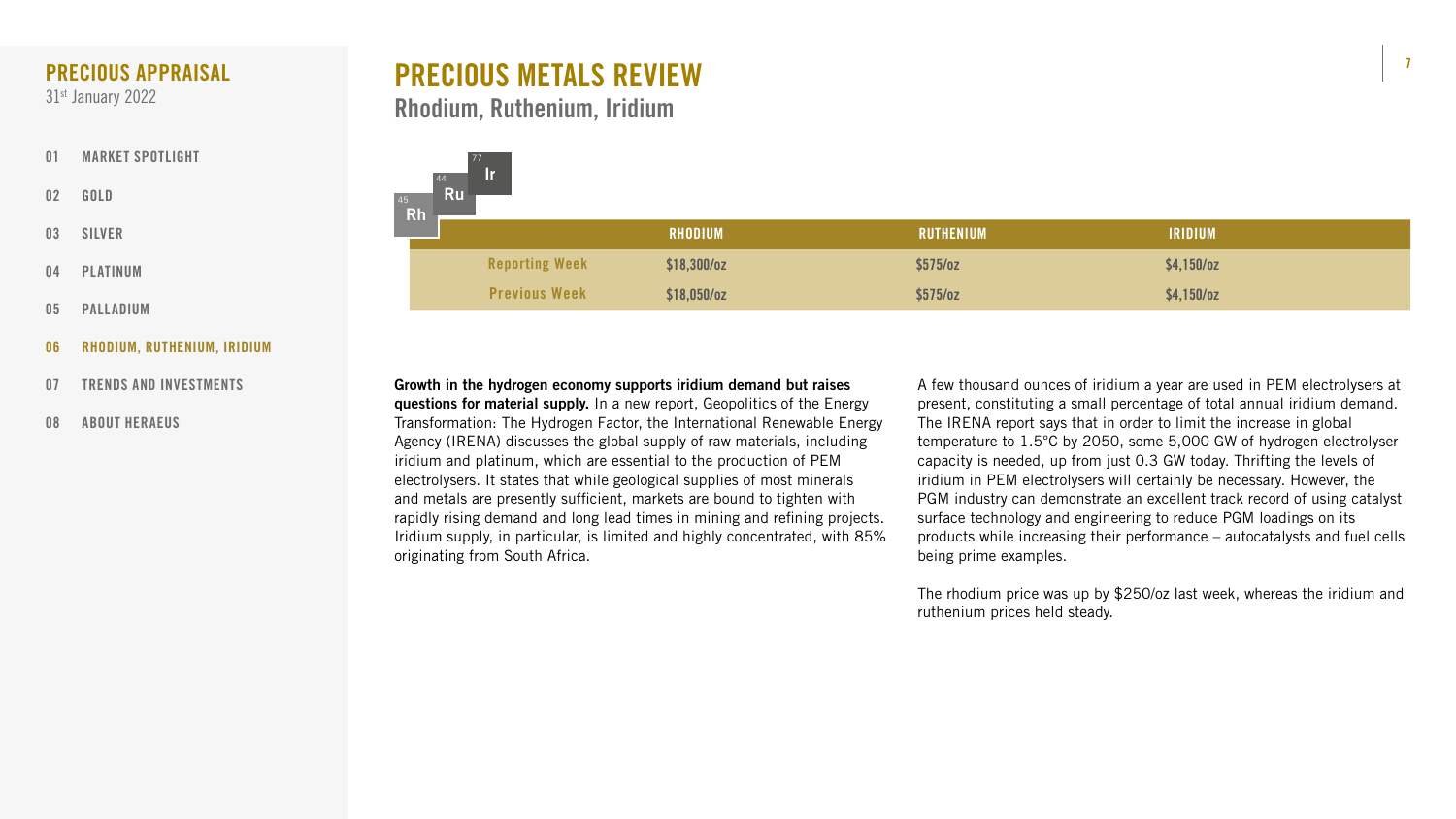## TRENDS AND INVESTMENTS



600 700 800 900 1,000 1,100 1,200 1,300 1,400



### Platinum net spec position

## Platinum ETF holdings

Source: SFA (Oxford), Bloomberg

Source: SFA (Oxford), Bloomberg

Source: SFA (Oxford), Bloomberg

### Oil costs as % of global GDP



- [01](#page-1-0) [MARKET SPOTLIGHT](#page-1-0)
- 02 [GOLD](#page-2-0)
- 03 [SILVER](#page-3-0)
- 04 [PLATINUM](#page-4-0)
- 05 [PALLADIUM](#page-5-0)
- 06 [RHODIUM, RUTHENIUM, IRIDIUM](#page-6-0)
- 07 TRENDS AND INVESTMENTS
- 08 [ABOUT HERAEUS](#page-8-0)

### <span id="page-7-0"></span>PRECIOUS APPRAISAL

31st January 2022